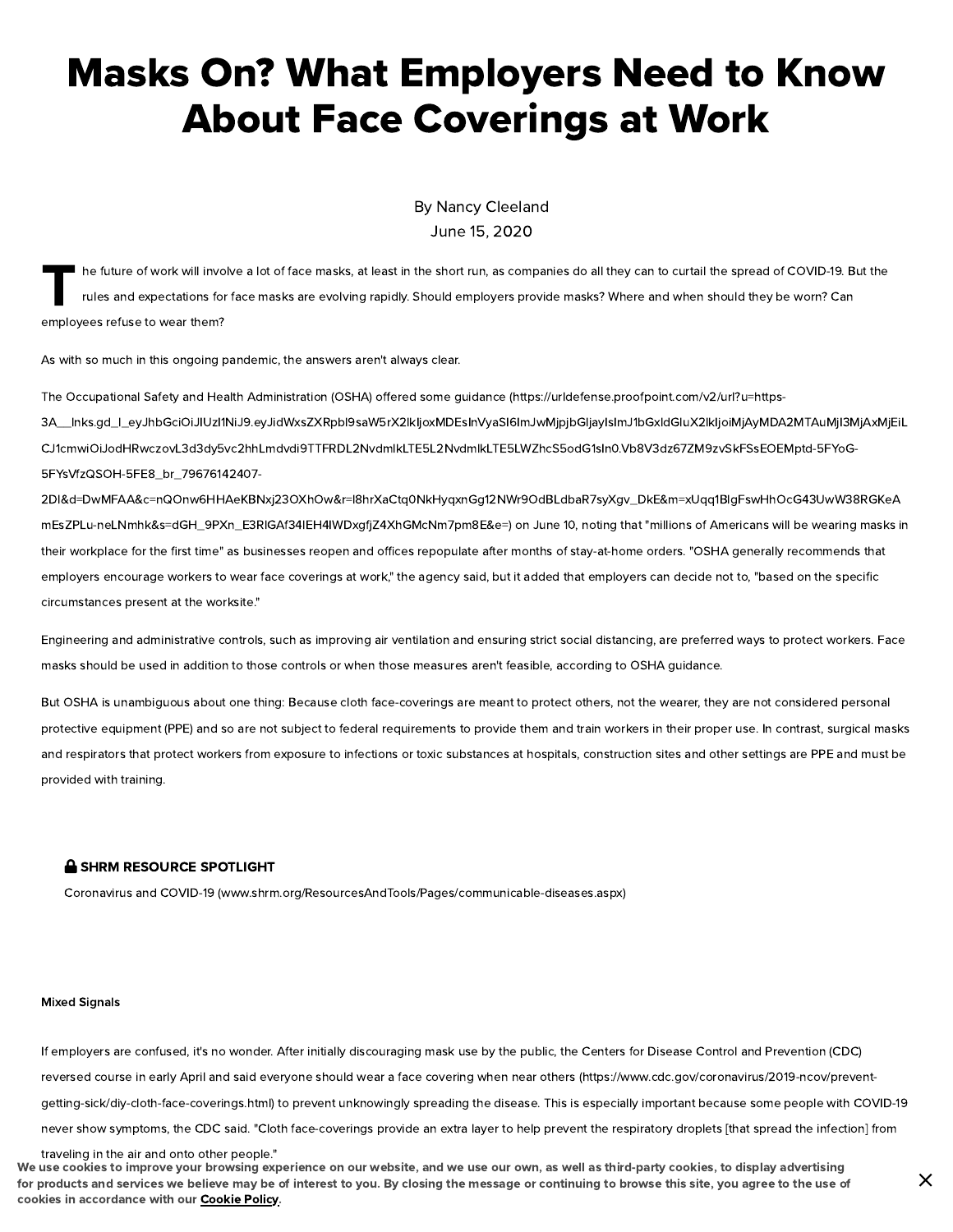Although the federal government considers mask usage at the workplace to be voluntary, for now at least, some states require that masks be worn [\(https://www.littler.com/publication-press/publication/facing-your-face-mask-duties-list-statewide-orders\)](https://www.littler.com/publication-press/publication/facing-your-face-mask-duties-list-statewide-orders) in certain occupations, especially among publicfacing employees, such as restaurant servers and hair stylists. Each state has a slightly different take on when and where masks are required. For example, Connecticut (https://portal.ct.gov/-/media/Office-of-the-Governor/Executive-Orders/Lamont-Executive-Orders/Executive-Order-No-7BB.pdf?la=en) requires mask use in office buildings among other settings, and in Ohio

[\(https://content.govdelivery.com/attachments/OHOOD/2020/05/29/le\\_attachments/1462932/Signed%20Director%27s%20Order%20Upated%20and%20](https://content.govdelivery.com/attachments/OHOOD/2020/05/29/file_attachments/1462932/Signed%20Director%27s%20Order%20Upated%20and%20Revised%20Business%20Guidance%20and%20Social%20Distancing.pdf) Revised%20Business%20Guidance%20and%20Social%20Distancing.pdf), all businesses must provide masks and require employees to wear them or provide written justification for not doing so. Where masks are required, employers generally must provide them under the state laws.

A survey of HR professionals (https://shrm.org/hr-today/trends-and-forecasting/research-and-

[surveys/Documents/FOR%20MEDIA%20SHRM%20CV19%20Return%20to%20Work%20HR%20data%20v4.pdf\)](https://shrm.org/hr-today/trends-and-forecasting/research-and-surveys/Documents/FOR%20MEDIA%20SHRM%20CV19%20Return%20to%20Work%20HR%20data%20v4.pdf) by the Society for Human Resource Management (SHRM) in mid-May found that 86 percent required or planned to require employees to wear face masks at work, and 80 percent of that group planned to provide and pay for them.

All the mask-wearing regulations make exceptions for cases in which wearing a mask could worsen health problems for employees who already have trouble breathing. In those cases, employers should consider alternatives, such as a clear face shield or allowing the employee to work in a location away from others.

OSHA's guidance notes other workplace situations in which cloth face masks might not be ideal. "For some workers, employers may determine that wearing cloth face-coverings presents or exacerbates a hazard. For example, cloth face-coverings could become contaminated with chemicals used in the work environment, causing workers to inhale the chemicals that collect on the face covering. Over the duration of a work shift, cloth face-coverings might also become damp (from workers breathing) or collect infectious material from the work environment (e.g., droplets of other peoples' infectious respiratory secretions)."

Cloth face masks can also interfere with communication for employees who rely on lip reading. In those cases, OSHA recommends using masks with clear plastic windows around the mouth.

#### Masks Can Boost Employee Comfort Levels

Apart from satisfying any legal obligations, providing masks to employees and encouraging their use to prevent the spread of infection can make other workers feel more comfortable and willing to come into the workplace.

"To some extent, it's about reducing the friction of employees who are concerned about catching COVID," said Leeatt Rothschild, founder of Packed with Purpose, a Chicago company that works with over 1,000 companies to create corporate gifts. "Basically, companies want to make employees feel comfortable and confident returning to work. And in order to make that a little easier, they're providing masks." Knowing that co-workers are likely to be masked should "reassure employees who may not want to return to the office," she said.

[Members-only HR form: COVID-19 Back-to-Work Checklist [\(www.shrm.org/resourcesandtools/tools-and-samples/hr-forms/pages/covid-19-back-to-work](https://www.shrm.org/resourcesandtools/tools-and-samples/hr-forms/pages/covid-19-back-to-work-checklist.aspx)checklist.aspx)]

Some employers are even sending masks to employees who are working from home as a morale boost, said Tiff Kitts, sales director at Real Thread, a screen-printing shop based in Orlando, Fla. "They're often part of a thank-you kit that helps create a sense of unity among employees," she said.

Real Thread's bread and butter has long been T-shirts and corporate branding at trade shows, but in April, the small company quickly pivoted to selling and customizing face masks, tapping into existing distribution channels to source masks when they were hard to find. Since then, it has sold 75,000 customprinted masks, as well as 18,000 blank masks for those who prefer to not have a logo. Among the logos they've screened are an Amazon smile and a barber's razor blades.

"It's not only logos, but even motivational slogans or a quote on the mask just to add a little flair," said Kitts. "Now that masks are becoming a normal thing,

you need to mix it up, or it would be like wearing the same blouse or T-shirt every day." We use cookies to improve your browsing experience on our website, and we use our own, as well as third-party cookies, to display advertising for products and services we believe may be of interest to you. By closing the message or continuing to browse this site, you agree to the use of cookies in accordance with our [Cookie](https://www.shrm.org/about-shrm/Pages/Cookie-Policy.aspx) Policy.